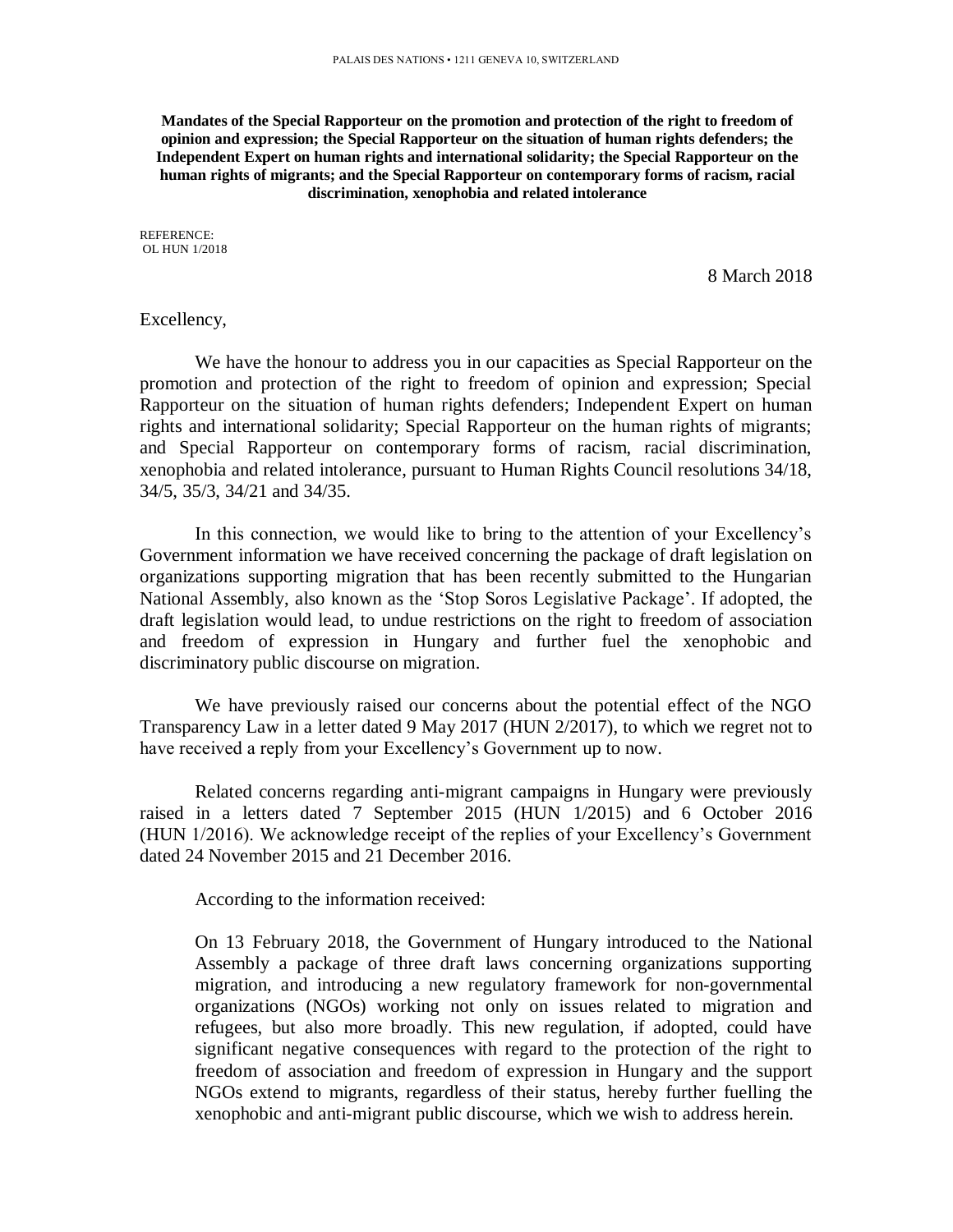The legislative package contains three draft bills (T/19776; T/19775 and T/19774), which aim to regulate different aspects of the work of civil society organizations. These are the Bill on the Social Responsibility of organizations supporting illegal migration; the Bill on Immigration Financing Duty and the Bill on Immigration Restraining Orders.

Below we wish to highlight our concerns with regards to undue gaps and potential restrictions to the rights to freedom of association and freedom of expression posed by the proposed draft legislative package, which further increases the already very burthensome reporting requirements foreseen for civil society organizations, and contributes to further stigmatising them in the society.

## **Bill on the Licencing of Organizations Supporting Migration (T/19776)**

# *Brief overview*

According to article 1 of the draft bill, an association or foundation registered and seated in Hungary will be qualified as an 'organization supporting migration', if it 'sponsors, organizes or otherwise supports the entry into and stay in Hungary of third country nationals, through safe third countries, with the aim of providing international protection'. Activities falling under the definition include in particular: undertaking migration-related advocacy activities and campaigns, or organizing them; conducting activities aiming at influencing the legislative process; monitoring borders; preparing or commissioning information materials related to migration; building a network or recruiting volunteers; using financial or property benefits originating directly or indirectly from abroad; or providing monetary or property benefits to this end.

According to article 2, such activities may be carried out on the basis of a licence obtained from the minister responsible for migration and refugee policies (the Minister of Justice). The decision of the minister would make the CSO concerned an 'organization with a licence' (and thus with the necessary approval to function).

As part of the licencing process, the minister is required to examine whether the activities falling under the scope of the draft law are financed from funds originating from abroad. To that end, the minister is mandated to request the help of the national tax authority. Additionally, the minister would have to obtain the opinion of the national security authority as to whether the organization poses a potential threat to national security. The minister's decision may be challenged through a summary lawsuit for breach of essential rules of procedure.

According to bill T/19776, if an organization carries out the activities falling within the scope of the draft law, without having applied for a licence, the prosecutor could initiate an examination of the organization. Likewise, the prosecutor is entitled to order the tax authority to carry out an audit of the use of the funds by the organization in question. Based on the outcome of these oversight proceedings, the prosecutor may call on the organization to cease such activities within 15 days; or pay a fine. Eventually the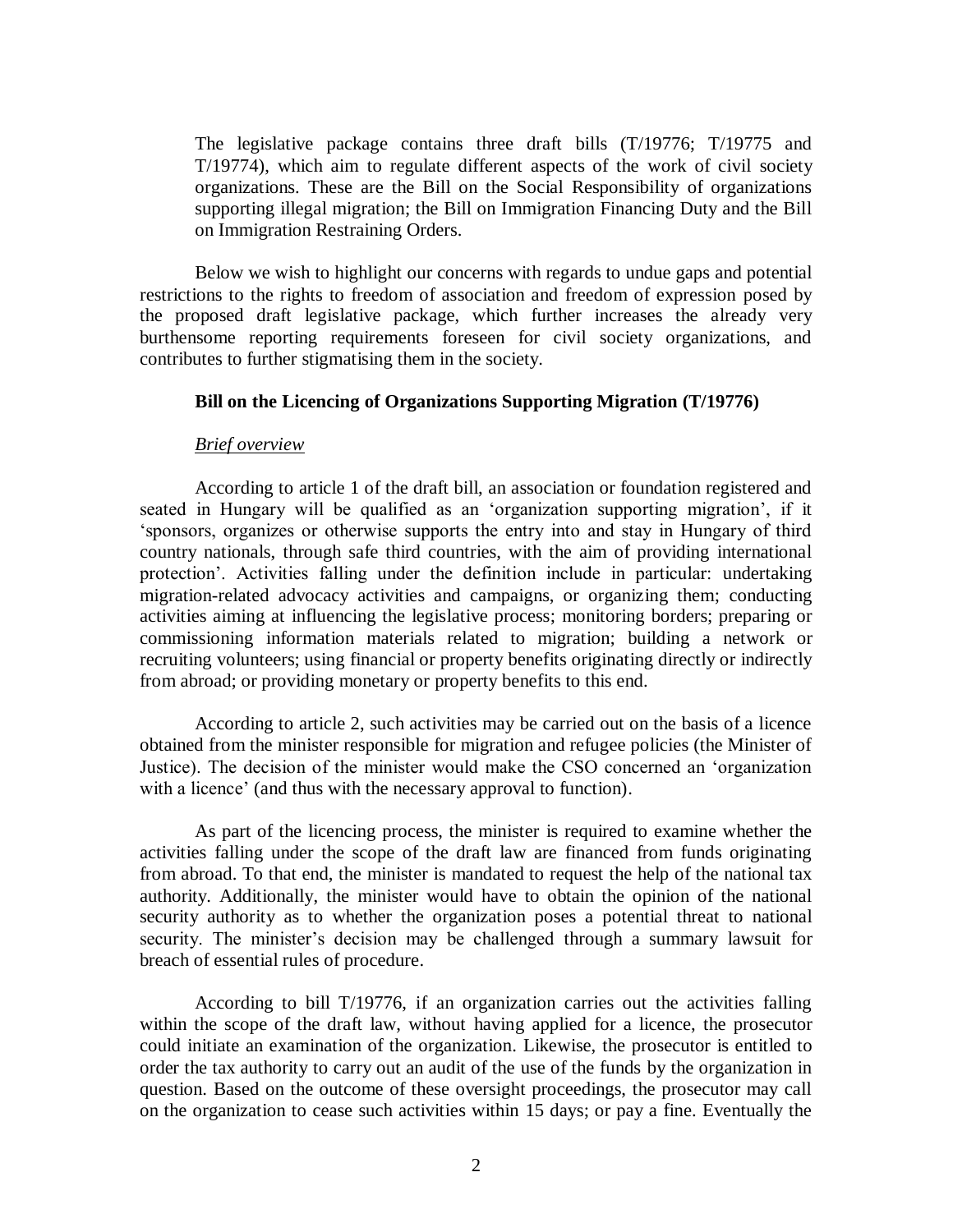prosecutor could also initiate the de-registration and dissolution procedure of the organization. The organization would be required to notify the competent tax authority within three days of receiving the foreign funding or property, regardless of its value, of the receipt of such funding originating from abroad.

### *Key concerns under IHRL*

The above-mentioned requirements and procedures of licencing seem to pose significant restrictions both on the rights to freedom of association and to freedom of expression. In this connection, we wish to draw attention to articles 19 and 22 of the International Covenant on Civil and Political Rights (ICCPR), ratified by Hungary in 1974.

Under article 19, any limitation to the right to freedom of expression must be determined by law, seek to protect national security, public order, or public health or morals, and must conform to the strict test of necessity and proportionality. Similarly, article 22 provides that no restrictions may be placed on freedom of association other than those which are prescribed by law and which are necessary in a democratic society in the interests of national security or public safety, public order *(ordre public)*, the protection of public health or morals or the protection of the rights and freedoms of others.'

In the case of the draft legislation under analysis here, it is stated that its purpose is to 'ensure the survival of the nation' and to 'protect its citizens and culture'. The draft introduction states that 'any activity intended to promote illegal migration and to intensify the migratory pressure is against the Hungarian state interest and causes quantifiable damage to the budget. (…) Therefore, a regulation is needed that identifies organizations that support migration and takes action against persons who jeopardize national security'.

It is our view that, while national security, the survival of the nation, and the protection of its citizens and culture, may be in themselves legitimate objectives under international law, it is unclear why the activities of NGOs in the field of migration pose a danger to any of them, and how the framework of registration, licencing and oversight proposed are necessary and proportional to achieve these objectives. It is not sufficient to simply rely on such alleged objectives as a justification to undertake measures that will result in the hindering of the work of civil society organizations and silencing critical voices, which run counter to the realization of a democratic society. As pointed out by the Human Rights Committee, the state has to demonstrate that it is necessary to do so to achieve a legitimate objective (CCPR/C/GC/34).

Additionally, article 22 needs to be read in conjunction with article 2 (1) of the ICCPR. The draft proposal creates a new category of NGOs, titled 'organizations supporting migration' and imposes distinctive additional requirements on organizations that receive foreign funding, thereby discriminating between different categories of organizations.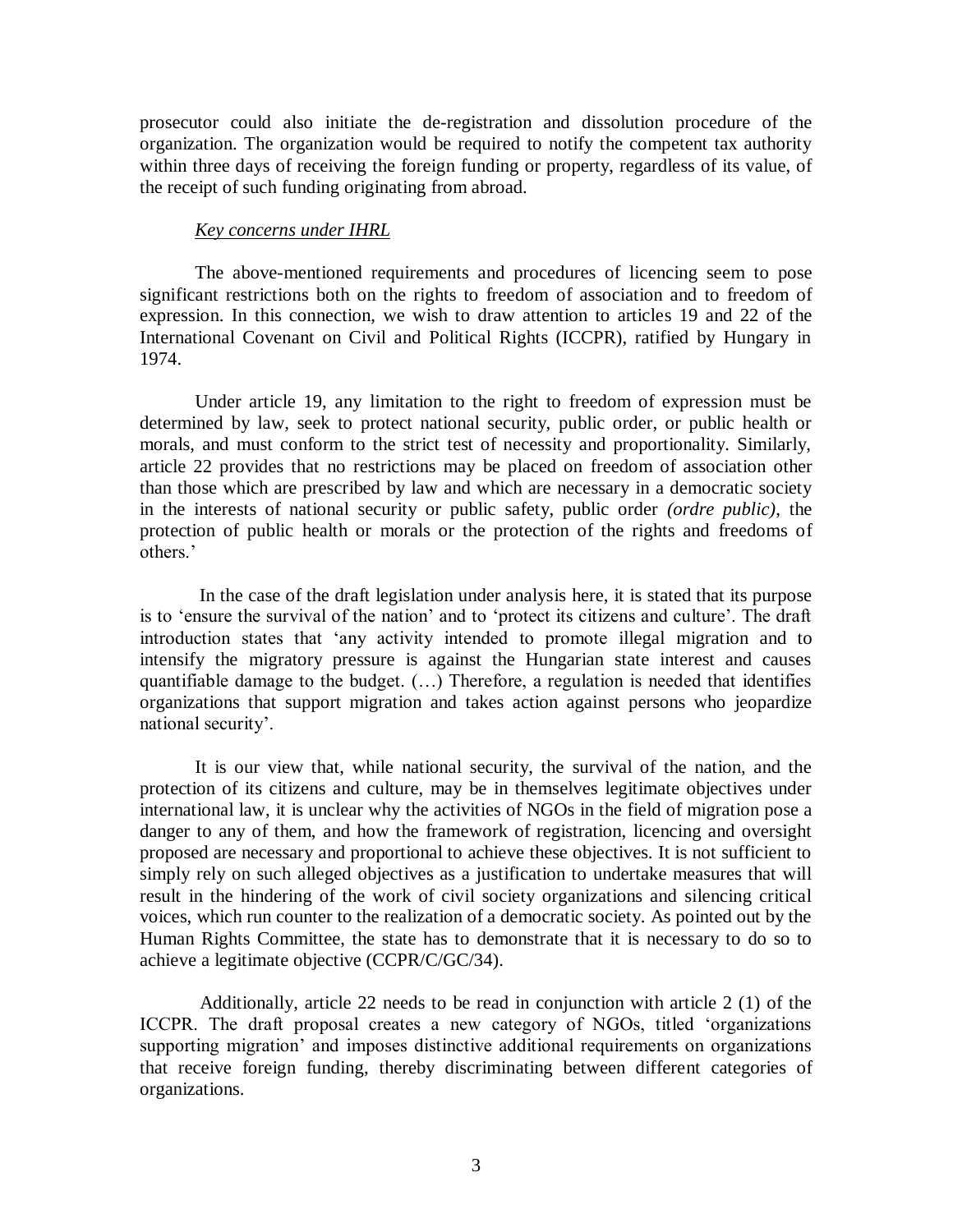The lack of individual assessments and of the possibility for migrants to state their claims, outlining the risks they may face when returned to their countries of origin, creates a potential violation of the international principle of non-refoulement. In order to ensure due process guarantees, which include access to information, to legal aid and to an interpretation services, relevant service providers should be able to be present at international borders. The provisions of the draft law, if adopted, would effectively prevent civil society from protecting and promoting the rights of refugees, asylum seekers and migrants from carrying out their legitimate and lawful activities, including providing the above mentioned assistance to individual migrants or from carrying out advocacy campaigns on their behalf, among others. We would like to bring to Your Excellency's Government's attention article 26 of the International Covenant on Civil and Political Rights stating that "all persons are equal before the law and are entitled without any discrimination to the equal protection of the law. In this respect, the law shall prohibit any discrimination and guarantee to all persons equal and effective protection against discrimination on any ground such as race, colour, sex, language, religion, political or other opinion, national or social origin, property, birth or other status".

Furthermore, we would like to note that the 'protection afforded by article 22 extends to all activities of an association', as the Human Rights Committee confirmed (Human Rights Committee, *Viktor Korneenko et al v Belarus*, Communication No 1274/2004.para 7.2). It is also pertinent to note that, as the UN Special Rapporteur on the rights to freedom of peaceful assembly and of association, has stressed 'the right to freedom of association not only includes the ability of individuals or legal entities to form and join an association, but also to seek, receive and use resources – human, material and financial – from domestic, foreign and international sources' (A/HRC/23/39, para 8).

Similarly, it is relevant to note that the Declaration on the Right and Responsibility of Individuals, Groups and Organs of Society to Promote and Protect Universally Recognized Human Rights and Fundamental Freedoms, also known as the UN Declaration on Human Rights Defenders States in its article 13 that '[e]veryone has the right, individually and in association with others, to solicit, receive and utilize resources for the express purpose of promoting and protecting human rights and fundamental freedoms through peaceful means, in accordance with article 3 of the present Declaration'.

The UN Human Rights Council, in its resolution A/HRC/RES/22/6 called upon States 'to ensure that reporting requirements placed on individuals, groups and organs of society do not inhibit functional autonomy, and that restrictions are not discriminatory imposed on potential sources of funding'. We would also like to express concern that such restrictions violate the crucial principle of international solidarity, as reflected in the Draft Declaration on the right to international solidarity (A/HRC/35/35). Lastly, the Government of Hungary, at the September 2016 session of the Universal Periodic Review (UPR) accepted recommendations including that it 'refrain from targeting or restricting the activities of civil society organizations based on their political affiliation or their receipt of foreign funding (para 128.38, recommendation by Australia,  $2<sup>nd</sup>$  review of Hungary under the UPR).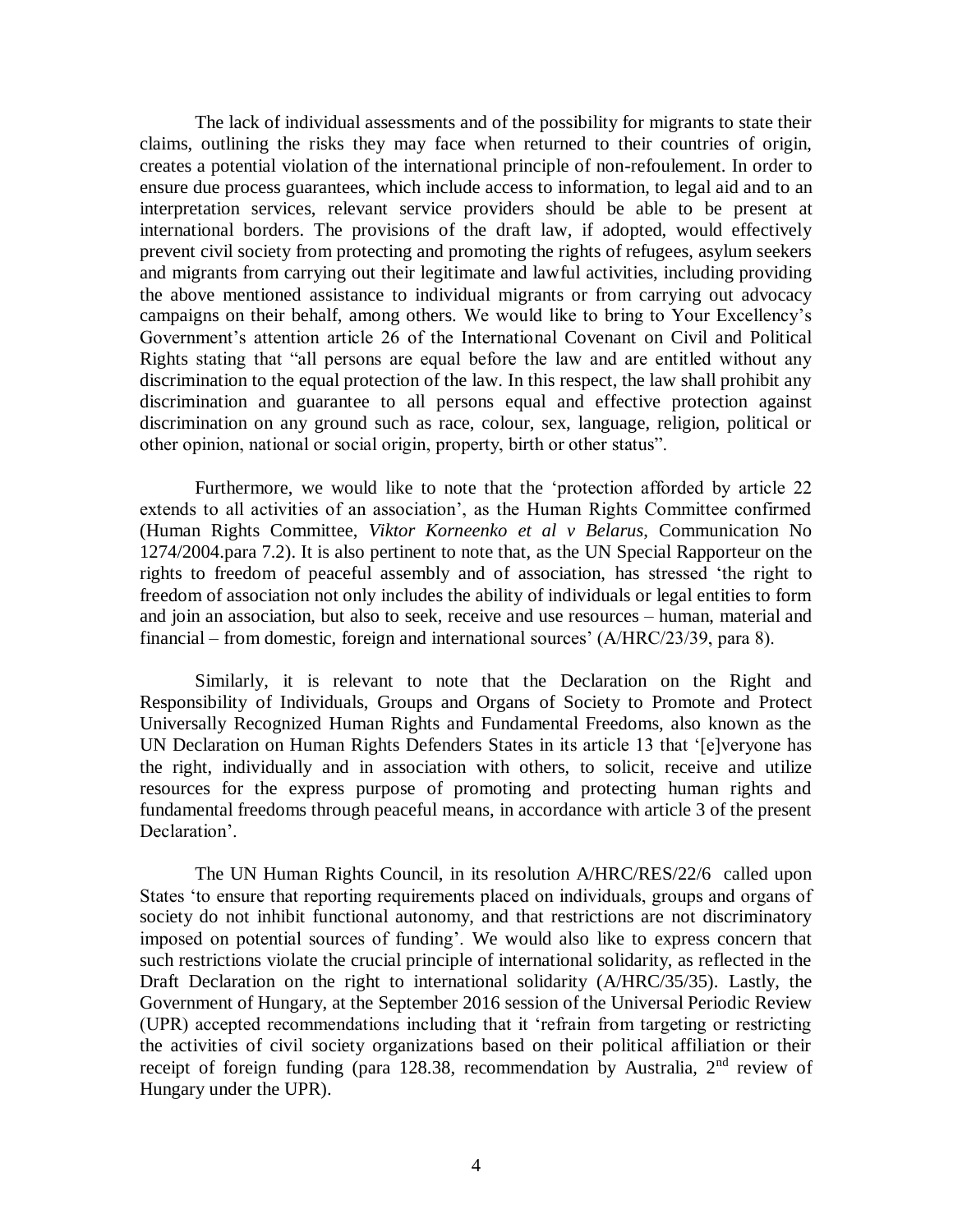We are concerned that the bill introduces a new category of CSOs called 'organization supporting migration' and thereby discriminates among non-governmental organizations based on their activities and their sources of funding. The draft law, if adopted, would impose significant additional reporting requirements and financial burdens on CSOs, resulting in the potential cessation of their activities. We recall that based on the 2017 NGO law on foreign-funded organizations (Act LXXVI of 2017), nom-governmental organizations receiving more than 24,000 Euros of foreign funding are already required to register on a separate list and publicly label themselves as 'foreign-funded organizations'. The current draft law, if adopted, would add a second layer of administrative burdens, in the form of a licencing requirement for a segment of NGOs working on issues related to asylum and migrants. Furthermore, even licenced CSOs would be required to pay the 25% duty on foreign funding or face a fine of 50% of their foreign funding.

Finally, we are concerned that the bill further fuels racial discrimination, xenophobia and intolerance towards non-citizens in contravention of the International Convention on the Elimination of All Forms of Racial Discrimination (ICERD), which was ratified by Hungary on 4 May 1967. Article 2(c) of the Convention obliges States to adopt immediate and effective measures to review and rescind any legislation, which has the effect of perpetuating racial discrimination. Article 5 (d) (viii) and (ix) further require States Parties to prohibit and eliminate racial discrimination with regards to the enjoyment of the rights to freedom of expression and to freedom of association.

The Durban Declaration and Declaration and Programme of Action (DDPA) reiterate that xenophobia against migrants, refugees and asylum seekers constitutes one of the main sources of contemporary racism. It therefore request States to combat the generalized rejection of, and xenophobic attitudes towards, migrants (para. 24). In this context, the DDPA stresses the vital role of NGOs in combatting racial discrimination, xenophobia and related intolerance. The DDPA calls for the removal of unlawful barriers to the effective functioning of NGOs working in this field and urges States to provide an open and conducive environment that enables them to operate freely within their societies (paras. 118 and 213).

### **Bill on Immigration Financing Duty (T/19776)**

# *Brief overview*

According to the proposed draft law, an organization supporting illegal migration is obliged to pay a so-called immigration financing duty of 25% if 'it receives any financial or property benefit either directly or indirectly from abroad'.

The immigration financing duty would be due by 30 June the following year. The organization would be exempted from paying parts of the duty if it was able to demonstrate to the tax authority that the foreign funding was not used for the purpose of sponsoring or supporting the entry and residence of a third-country applicants on the territory of Hungary from a financial or property benefit and deriving from abroad either directly or indirectly. An organization would be also exempted from paying the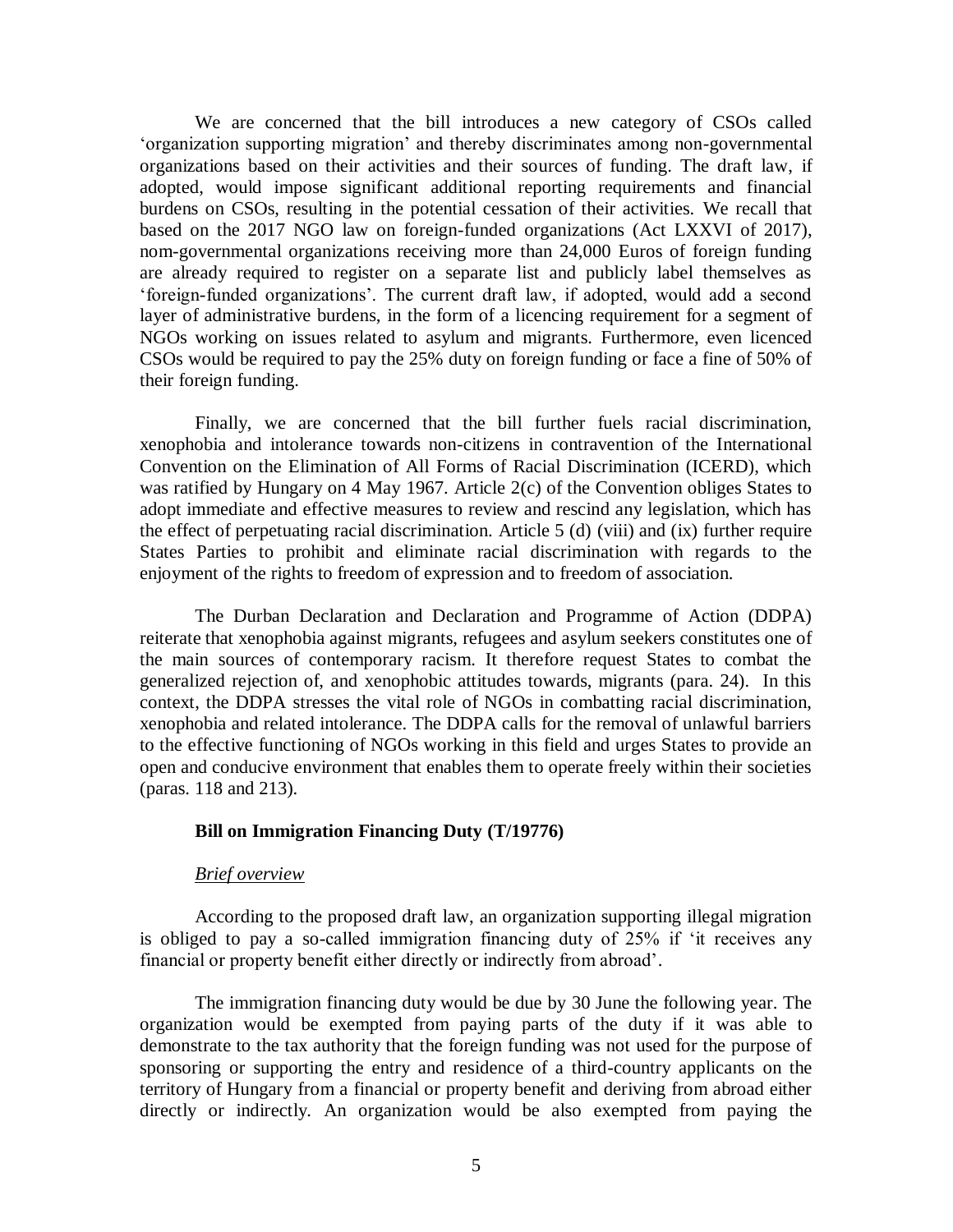immigration financing duty where it can effectively prove that the foreign funding was used to provide humanitarian assistance.

Similarly, the bill determines that the non-payment of the duty can be sanctioned with a fine double the amount of the original amount due, and that the revenue from the immigration financing duty will be allocated to the central budget and shall be spent on border protection tasks.

#### *Key concerns under IHRL*

We are concerned that the imposition of a 25% duty on foreign funding would discourage foreign donors from providing funds in solidarity to CSOs in Hungary, working on protecting the rights of refugees, asylum seekers and migrants, including those carrying out advocacy efforts domestically and internationally. The excessive fines imposed in cases of non-compliance could lead to the closing of CSOs.

The selective imposition of a 25% duty on foreign funding received by NGOs working in the field of migration is not only discriminatory, but also violates article 22 of the ICCPR and article 2(2) of the Declaration on Human Rights Defenders, which states that 'each State shall adopt such legislative, administrative and other steps as may be necessary to ensure that the rights and freedoms referred to in the present Declaration are effectively guaranteed'. The imposition of a 25% duty on these types of financial sources would have a negative impact on the functioning of civil society in the country and would curtail the right of human rights defenders to promote and protect human rights and fundamental freedoms.

### **Bill on Immigration Restraining Orders (T/19774)**

#### *Brief overview*

The Bill foresees the banning of any person residing or present in Hungary or in a certain part of Hungary who may pose a threat to the national security interests or a danger to the public interest, from the frontiers or from within an 8-kilometres of the external borders. The process would be initiated by the minister of interior, who, in exceptional cases, may ban third-country nationals from the entire territory of Hungary.

The Bill defines an activity deemed to be contrary to the national security interest of Hungary or a person posing a danger to the public interest as someone who 'supports the unlawful entry and residence of a third-country national in Hungary with his or her behaviour related to the migration situation, or provides financial or property benefit for such an activity'.

The immigration restraining orders would be ordered by the minister for a maximum period of six months, but not exceeding duration of the crisis situation caused by mass migration. The immigration restraining order might be challenged on the basis of a breach of essential rules of procedure in a summary lawsuit within eight days and would be considered by the courts.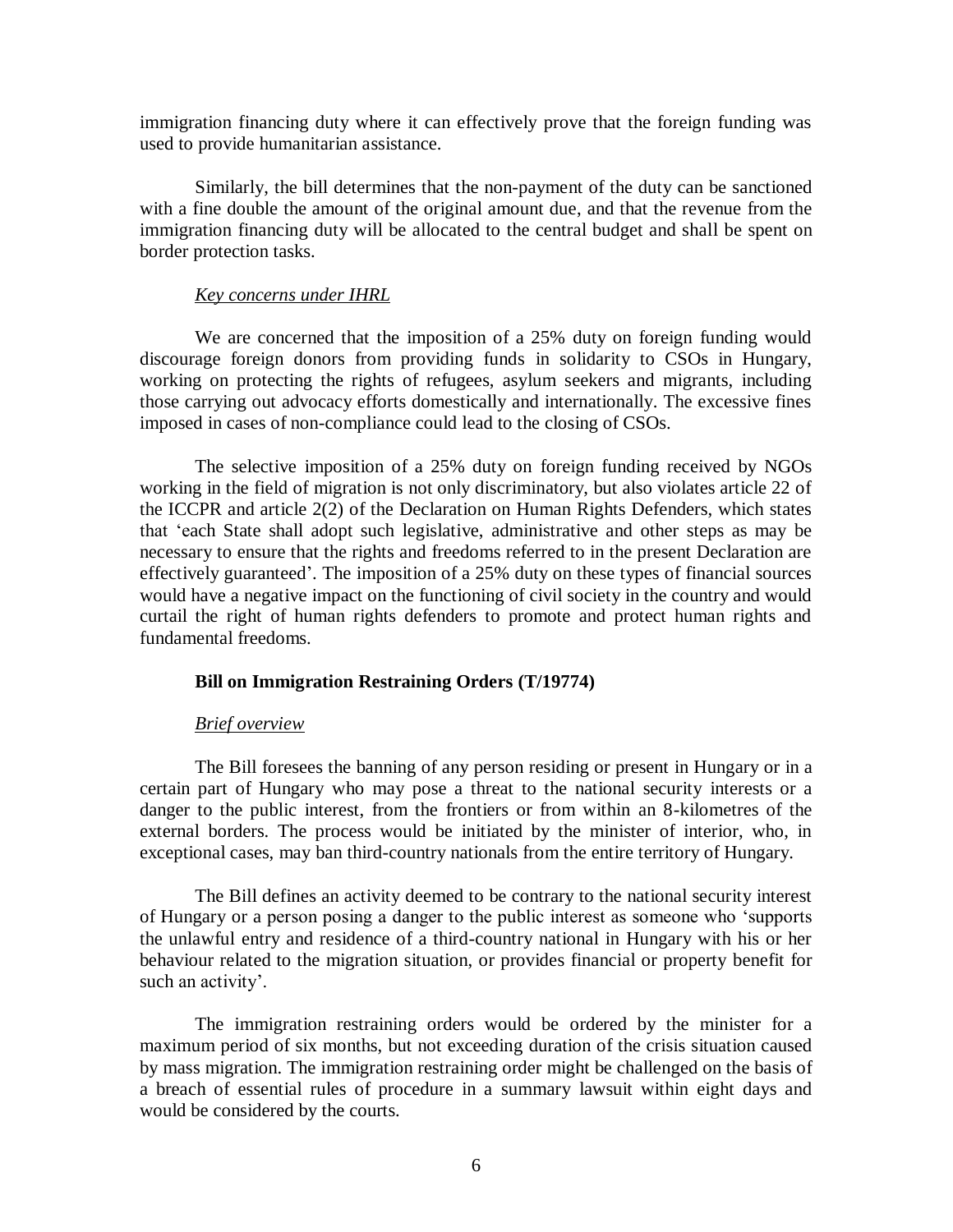# *Key concerns under IHRL*

We are concerned that the draft law would empower the minister of interior to ban individuals from an 8 kilometres zone from the borders, or to ban third-country nationals from the entire territory of the country, merely based on the Government's opinion that the person poses a danger to the public interest. Such provisions may amount to collective expulsion of non-nationals, acts explicitly prohibited under international law. The lack of individual assessment and possibility for each migrant to state his or her claim outlying the risk he or she may face when returned to a third country or his or her country of origin, may potentially violate the international principle of non-refoulement. The principle of non-refoulement is stronger as codified in the Convention against Torture and Other Cruel, Inhuman or Degrading Treatment or Punishment, where it is considered to be absolute and without exception, than in refugee law, meaning that persons may not be returned even when they might not otherwise qualify as refugees under the Convention relating to the Status of Refugees or national law, even when national security is involved. Accordingly, non-refoulement under the Convention against Torture must be assessed independently of the determination of refugee or asylum status, so as to ensure that the fundamental right to be free from torture or other ill-treatment is respected even in cases in which protection against refoulement under refugee law might not be available. Further concern is expressed regarding the lack of special measures envisioned at protecting people who might be particularly at risk of human rights violations, including children, persons with disabilities, LGBT persons, older people, victims of torture or victims of gender-based violence or trafficking.

The right to recourse would only be available based on the significant breach of procedural rules, not on the basis of factors contributing to the designation of the person as a threat to the public interest. Further significant concerns are expressed as to the designation of the so-called 'crisis situation caused by mass migration'. While the Law on Asylum (Law LXXX of 2007) establishes fairly strict criteria for the ordering of such crisis situations, the recent bylaws implementing the law (including 24/2017 and 41/2016) do not appear to fulfil the requirements imposed by the Law on Asylum and the reasoning for the legal basis of ordering the crisis situation have been classified for ten years.

# *General conclusions*

We express our serious concerns about the impact of the draft laws which, if adopted, would not only interfere with the ability of organizations to carry out their legitimate activities in support of human rights in an enabling environment, but would also further stigmatize individuals and organizations working on issues related to refugees, asylum seekers and migrants and expressing solidarity with these groups. We are of the opinion that the introduction of the draft laws needs to be considered in the framework of an already hostile environment towards migrants, refugees and asylum seekers as well as the organizations working on their behalf. We are gravely concerned that, if adopted, the draft laws would fuel and legitimize the xenophobic rhetoric and racist attitudes towards non-citizens, further exposing them to abuse, hatred and violence.